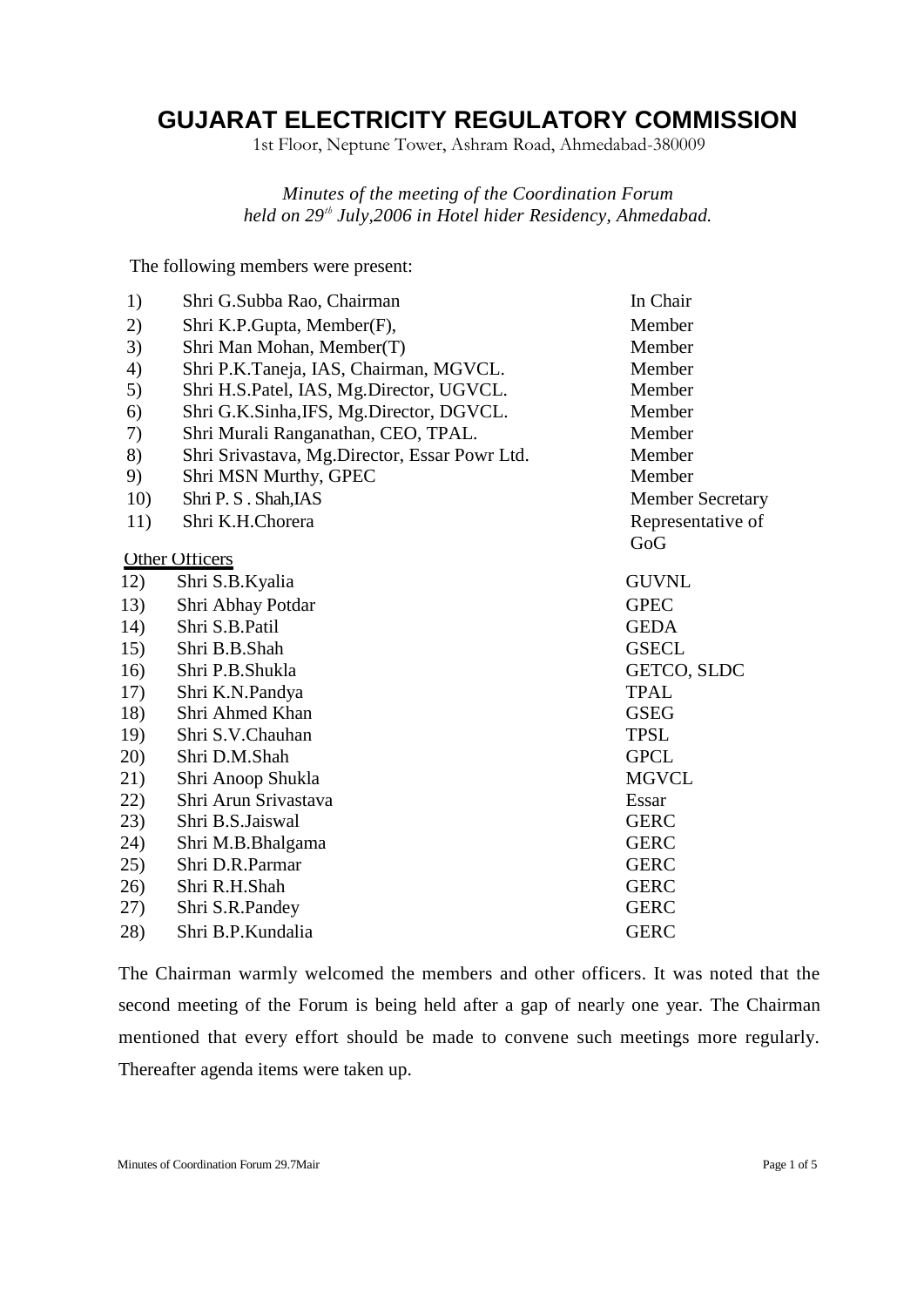## *Item No.1: Approval of the minutes of the First Meeting:*

The minutes of the first meeting of the Coordination Forum held on  $18<sup>th</sup>$  May, 2005, circulated vide Commission's letter No.GERC/SEC/2006/1246 to 1258 dated 3<sup>rd</sup> August,2005 were approved.

# *Item No.2: Status of Power Sector scenario in Gujarat by MD, GPCL (Nodal Agency*  $\beta$  *f Govt. of Gujarat), Gandhinagar.*

Shri P.K.Taneja, Director (Finance) GUVNL made a presentation on the status of Power Sector scenario in Gujarat. During the course of presentation, he mentioned about the new capacity being added in the Gujarat power system. He also mentioned about the initiative taken by GUVNL to procure power through the competitive bidding process in accordance with the guidelines issued by Ministry of Power. He stated that the GUVNL has initiated the process for procuring approximately 6000 MW of power considering the demand-supply position and the expected growth over next 5-6 years.

He also mentioned that in the beginning of July, in the absence of rain, the demand of power (including agriculture) was expected to be high. However, the recent good rainfall has led to improve power situation. As the monsoon is reasonably good, GUVNL has worked out the short term demand (with the normal increase in demand in the coming festival and considering the rabi season) for the period of September to December,2006 (to meet the excess demand in this period) and has arranged for the aggregate purchase of 2411 MW of power from various licensees @ Rs.4.64 to Rs.632 per KW depending upon peak/ off-peak. The members of the Forum appreciated the presentation on the power situation in Gujarat.

During discussion on this item, Shri Murali Ranganathan, CEO & MD, Torrent Power AEC Ltd., Ahmedabad suggested that to overcome the difficulty of excess power consumption during the peak period, pumping of water by the local bodies should be done in the night. He also mentioned about some other initiative taken in the power sector in the State of Gujarat. He specifically stated that the process of implementation of intra-state ABT in the state is at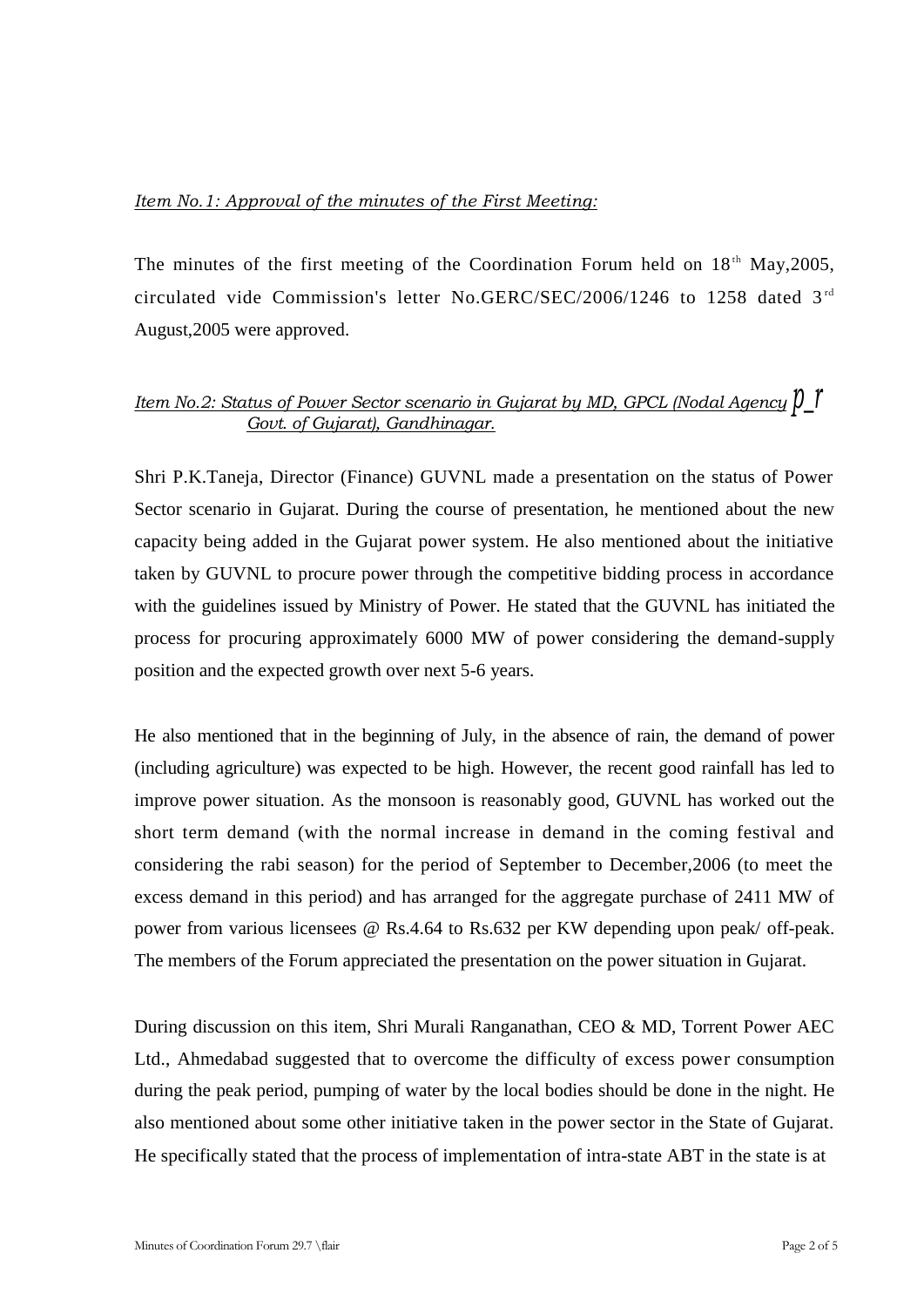an advanced stage and Gujarat may be the first State in implementing intra-state ABT in a real sense in the country.

Shri Srivastava, Managing Director, Essar Power Ltd. mentioned that Captive Power Plant owners were generating power for their use only though they may have some surplus capacity. The surplus capacity could be utilized to meet power demand of mainly residential and commercial category at a little extra price. He cited the example of uninterrupted power supply provided in Pune area where the consumers were ready to pay extra amount towards "reliability charges", which has helped MSEB to provide reliable power in the Pune city. However, it was pointed out that in Gujarat, power supply is continued in almost all the areas without any such reliability charge.

Shri Taneja stated that the power situation in Gujarat is better than in any other state as reflected in the implementation of Jyoti Gram Yojana(JGY) under which power is supplied continuously even in the rural areas. Almost all the villages of the State are now covered under the JGY scheme and as such, power supply for the domestic and commercial purposes in the State has quite good reliability. The Chairman of the Forum expressed satisfaction over the power situation in Gujarat. However, he pointed out that capacity addition and augmentation of transformer capacity needs significant investment to meet with the future demand. Regulatory initiatives for Demand Side Management (DSM) are also necessary. He also invited suggestions and ideas on the initiatives which can be taken in this regard including harnessing of extra capacity of the captive power plants. He pointed out that the Government of India is also very keen to see that state harnesses maximum power from the surplus captive capacity.

#### *Item No.3: Discussion paper on "Intra-State ABT"*

A presentation regarding progress in implementation of Intra-state ABT was made by GETCO.. In the presentation, it was informed that 870 special energy meters have been purchased and majority of them have been installed. The remaining work would also be over before  $15<sup>th</sup>$  of August, 2006. PGCIL has developed necessary software for scheduling and energy accounting and would be in place in a short time.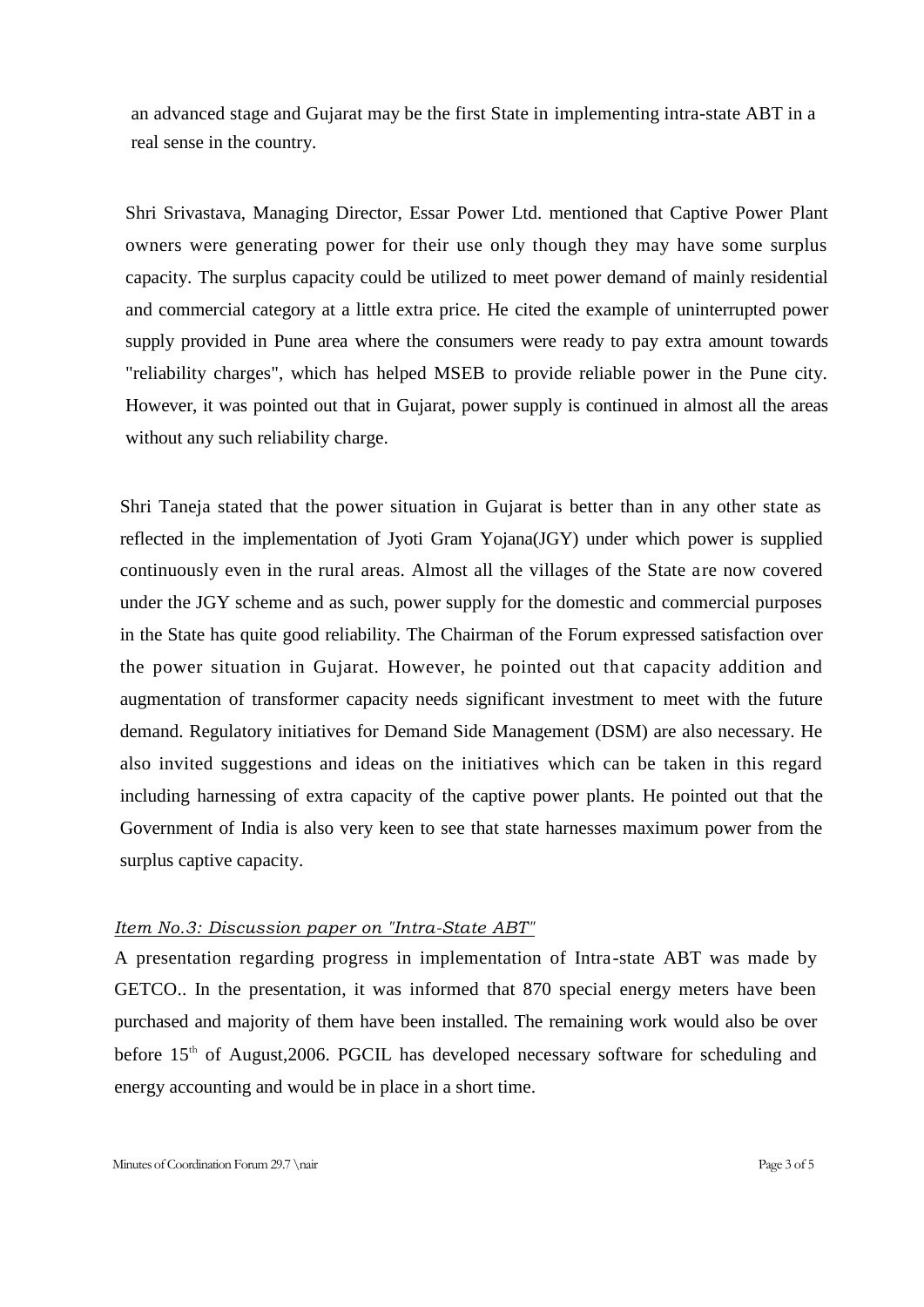GETCO/SLDC has already started retrieving data from the already installed special energy meters. The initial problems regarding installing meters at various inter-face points including independent power producers have been sorted out. The Chairman of the Forum mentioned that the Commission had invited comments and suggestions on the discussion paper for intrastate ABT and the Commission has received good response. He mentioned that the various comments and suggestions have been critically analyzed and that the final order for implementation of intra-state ABT would be issued soon. The representatives of GPEC submitted their difficulties in implementation of ABT. They expressed a view that the gas based power stations had distinct problems unlike those of other thermal units. He mentioned that scheduling of power supply for 15 minutes instead of one hour was not according to the terms of their PPA. Shri Man Mohan addressed the point by explaining in detail the methodology to be followed under ABT regime.

The Managing Director of Essar mentioned that their PPA is ABT compliant and that they will not face any problem. At this point, Shri Khyalia of GUVNL mentioned that according to the provisions of the PPA with Essar, after 10 years, the capacity charges were payable on actual drawal and not on the availability.

At the end of the discussion, the Chairman clarified that sufficient care has been taken while finalizing the intra-state ABT regulations and the order. He also stated that time would be given for trial run of intra-state ABT and that therefore, any practical difficulty which may arise during the trial run could be suitably addressed.

### *Item No.4: Discussion Paper on "Wind Energy Policy"*

The Commission has uploaded a discussion paper on Wind Energy tariff and has received suggestions and comments from the various stakeholders. The members were apprised about the various parameters that the Commission is considering. The representative of GEDA, Shri Patil was also invited to attend the meeting with a view to apprise the members about the recent status of wind energy and its functioning. Shri Patil mentioned that implementation